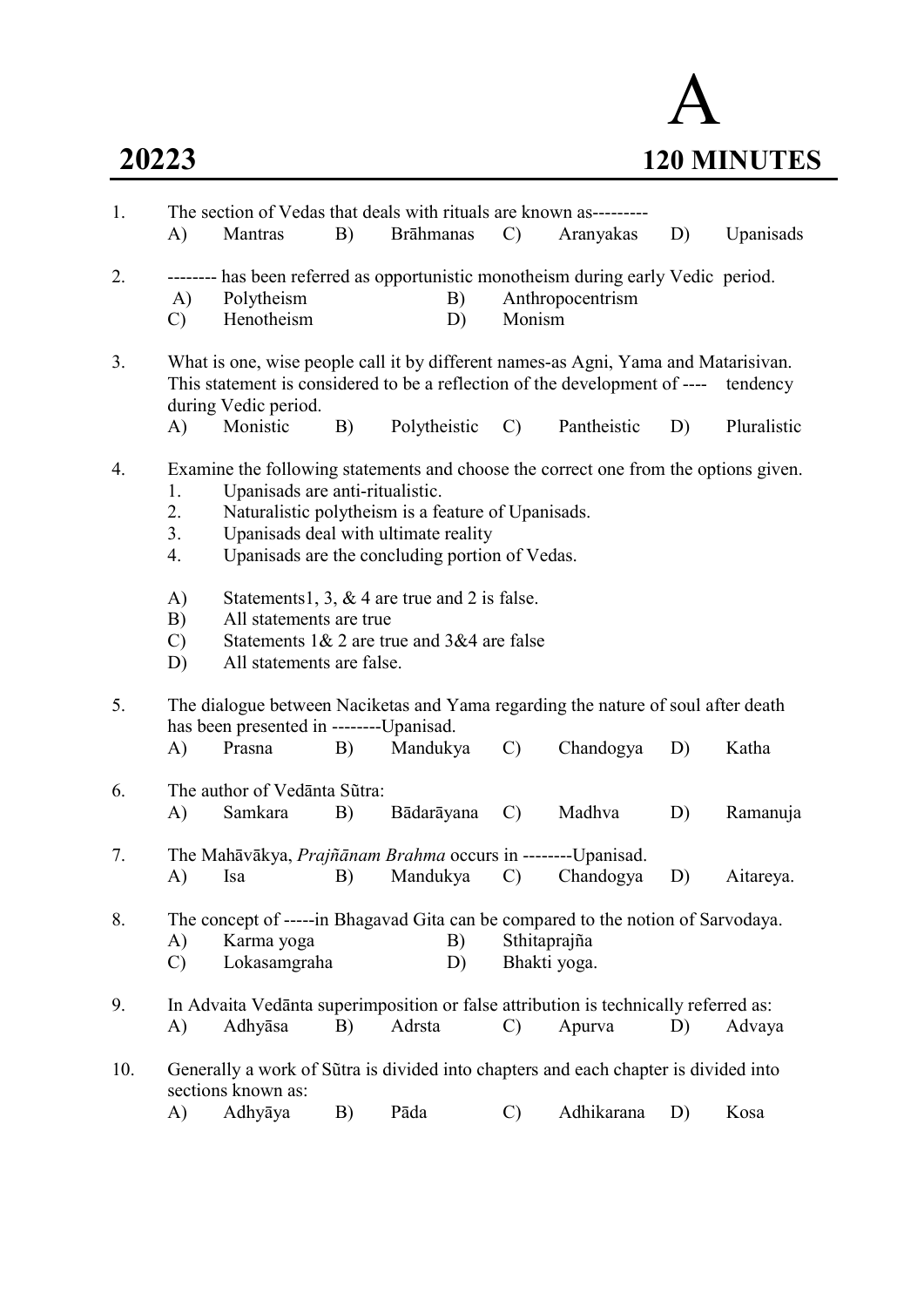| 11. |               |                                                                     |    |             |               | Which one of the following does not belong to Satta traya of Advaita Vedanta?          |    |                |
|-----|---------------|---------------------------------------------------------------------|----|-------------|---------------|----------------------------------------------------------------------------------------|----|----------------|
|     | A)            | Pratibhāna                                                          |    | B)          |               | Prātibhāsika                                                                           |    |                |
|     | $\mathbf{C}$  | Vyāvahārika                                                         |    | D)          |               | Pāramārthika                                                                           |    |                |
| 12. |               | Which one of the following is the key concept of Visita dvaita?     |    |             |               |                                                                                        |    |                |
|     | A)            | Anu-vrta                                                            |    | B)          |               | Pratyāhara                                                                             |    |                |
|     | $\mathcal{C}$ | Apratak-siddhi                                                      |    | D)          | Vrtti         |                                                                                        |    |                |
| 13. |               |                                                                     |    |             |               | The name of ----------is associated to Suddhādvaita school of Vedānta.                 |    |                |
|     | A)            | Ramanuja                                                            |    | B)          |               | Nimbarka                                                                               |    |                |
|     | $\mathcal{C}$ | Samkara                                                             |    | D)          | Vallabha      |                                                                                        |    |                |
| 14. |               | is a byproduct of matter:                                           |    |             |               | A view which states that mental states or events are caused by physical states or mind |    |                |
|     | A)            | Phenomenology                                                       |    | B)          |               | Epiphenomenalism                                                                       |    |                |
|     | $\mathbf{C}$  | Phenomenalism                                                       |    | D)          |               | Psychologism                                                                           |    |                |
| 15. |               | Match the following:                                                |    |             |               |                                                                                        |    |                |
|     |               | 1. Tripitakas                                                       |    | a) Jainism  |               |                                                                                        |    |                |
|     |               | 2. Thirthamkaras                                                    |    | b) Buddhism |               |                                                                                        |    |                |
|     |               | 3. Nitya-Vibhūti                                                    |    | c) Madhva   |               |                                                                                        |    |                |
|     |               | 4. Pancha bheda                                                     |    | d) Ramanuja |               |                                                                                        |    |                |
|     | A)            | 1-c, $2-d$ , $3-b$ , $4-a$                                          |    | B)          |               | 1-b, $2-a$ , $3-d$ , $4-c$                                                             |    |                |
|     | $\mathcal{C}$ | 1-b, 2-d, 3-a, 4-c                                                  |    | D)          |               | 1-b, 2-a, 3-c, 4-d                                                                     |    |                |
| 16. |               | The Nyāya category of Samavāya means--------.                       |    |             |               |                                                                                        |    |                |
|     | A)            | Inherence                                                           |    | B)          | Inference     |                                                                                        |    |                |
|     | $\mathcal{C}$ | Inheritance                                                         |    | D)          | Incidence     |                                                                                        |    |                |
| 17. |               | The doctrine that effect pre-existent on its cause is called------. |    |             |               |                                                                                        |    |                |
|     | A)            | Satkarana vāda                                                      |    | B)          |               | Satkārya vāda                                                                          |    |                |
|     | $\mathcal{C}$ | Asatkārya vāda                                                      |    |             |               | D) Parināma vāda                                                                       |    |                |
| 18. |               |                                                                     |    |             |               | Which one of the following is not a part of Patanjali's YogaSūtra?                     |    |                |
|     | A)            | Samādhi pāda                                                        |    | B)          |               | Sādhana pāda                                                                           |    |                |
|     | $\mathcal{C}$ | Kaivalya pāda                                                       |    | D)          |               | Karma pāda.                                                                            |    |                |
|     |               |                                                                     |    |             |               |                                                                                        |    |                |
| 19. |               | <b>Brāhmanas</b>                                                    |    |             |               | Mimāmsa attaches greater importance to the-------- than to the mantras.                |    |                |
|     | A)            |                                                                     |    | B)          |               | Aranyakas                                                                              |    |                |
|     | $\mathcal{C}$ | Upanisads                                                           |    | D)          | Puranas       |                                                                                        |    |                |
| 20. |               | also known as--------.                                              |    |             |               | The pramāna accepted by Bhatta school of Pūrvamīmasa is Non-apprehension. It is        |    |                |
|     | A)            | Anupalabdi                                                          | B) | Arthapatti  | $\mathcal{C}$ | Upamāna                                                                                | D) | Anumāna        |
| 21. |               | Who is considered to be the author of Sāmkhya Kārika?               |    |             |               |                                                                                        |    |                |
|     | A)            | Kapila                                                              | B) | Gotama      | $\mathcal{C}$ | Isvarakrshna                                                                           | D) | Vijñāna Bhiksu |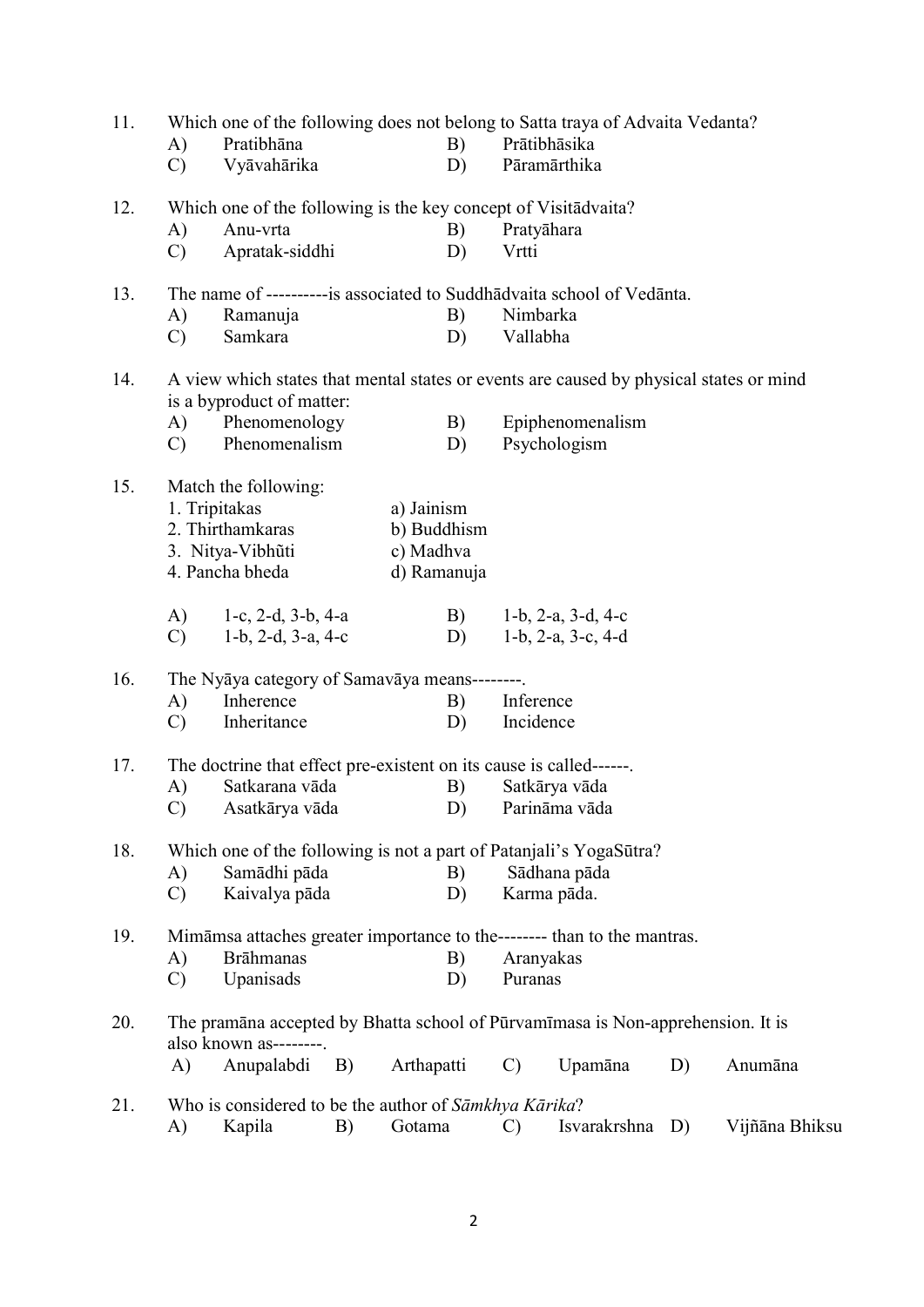| 22. | 1. Angika<br>2. Vibhāva<br>3. Vismaya | Match the Following:<br>4. Sanchāraibhāva                                                                                                                                                                                                                                                                                                                                                       | a) Adbhuta<br>b) Transient emotion<br>c) Acting by signs<br>d) Stimulants of emotion |                                                                               |                                                  |    |           |  |  |  |
|-----|---------------------------------------|-------------------------------------------------------------------------------------------------------------------------------------------------------------------------------------------------------------------------------------------------------------------------------------------------------------------------------------------------------------------------------------------------|--------------------------------------------------------------------------------------|-------------------------------------------------------------------------------|--------------------------------------------------|----|-----------|--|--|--|
|     | A)<br>$\mathcal{C}$                   | 1-c, 2-b, 3-d, 4-a<br>1-b, 2-d, 3-c, $4-a$                                                                                                                                                                                                                                                                                                                                                      |                                                                                      | B)<br>D)                                                                      | 1-c, 2-d, 3-a, 4-b<br>1-c, 2-a, 3-d, 4-b         |    |           |  |  |  |
| 23. | A)                                    | Vacyārtha of a term refers to-----------meaning<br>Primary<br>B)                                                                                                                                                                                                                                                                                                                                | Secondary                                                                            | $\mathcal{C}$                                                                 | Syntactical                                      | D) | Suggested |  |  |  |
| 24. | A)<br>$\mathcal{C}$                   | The author of Dhvanyaloka:<br>Bharata Muni<br>Anandavardhana                                                                                                                                                                                                                                                                                                                                    |                                                                                      | B)<br>D)                                                                      | Sankuka<br>Bhatta Lollata                        |    |           |  |  |  |
| 25. | A)<br>$\mathcal{C}$                   | Swami Vivekananda represented India at the World Parliament of Religions held at-----.<br>Newyork<br>Chicago                                                                                                                                                                                                                                                                                    |                                                                                      | B)<br>D)                                                                      | Sydney<br>New Jersey                             |    |           |  |  |  |
| 26. | A)<br>$\mathbf{C}$                    | Who among the following is popularly referred to as father of the Indian Renaissance?<br>Rabindranath Tagore<br>Lala Lajpat Rai                                                                                                                                                                                                                                                                 |                                                                                      | B)<br>D)                                                                      | Iswar Chandra Vidyasagar<br>Raja Ram Mohan Roy   |    |           |  |  |  |
| 27. | A)<br>B)<br>$\mathcal{C}$<br>D)       | Choose the correct sequence according to Aurobindo's conception of evolution.<br>Mind, Higher mind, Illumined mind, Intuitive mind, Over mind, Super mind<br>Mind, Higher mind, , Intuitive mind, Illumined mind, Over mind, Super mind<br>Mind, Intuitive mind, illumined mind, Higher mind, Over mind, Super mind<br>Mind, Over mind, Intuitive mind, illumined mind, Higher mind, Super mind |                                                                                      |                                                                               |                                                  |    |           |  |  |  |
| 28. | A)<br>B)<br>$\mathcal{C}$<br>D)       | Which one of the following statement is <b>not</b> related to Rabindranath Tagore?<br>He has been awarded Nobel Prize for literature.<br>His work Gitanjali is a collection of poems, originally written in Bengali<br>Mrinalini Devi was his wife<br>Tagore is the author of An Idealist View of Life.                                                                                         |                                                                                      |                                                                               |                                                  |    |           |  |  |  |
| 29. |                                       | Match the Following:<br>1. Swami Vivekananda<br>2. Ramana Maharshi<br>3. Rabindranath Tagore<br>4. Sri Aurobindo                                                                                                                                                                                                                                                                                | a)<br>$\mathbf{c})$<br>d)                                                            | Jñānavichara<br>b) Gnostic being<br><b>Universal Religion</b><br>Jeevandevata |                                                  |    |           |  |  |  |
|     | A)<br>$\mathbf{C}$                    | 1-c, 2-b, 3-d, 4-a<br>1-b, 2-d, 3-c, 4-a                                                                                                                                                                                                                                                                                                                                                        |                                                                                      | B)<br>D)                                                                      | 1-c, 2-d, 3-a, 4-b<br>1-c, $2-a$ , $3-d$ , $4-b$ |    |           |  |  |  |
| 30. | A)<br>$\mathcal{C}$                   | Gandhi's concept of --------has been influenced by Ruskin's Unto this Last.<br>Ahimsa<br>Trusteeship                                                                                                                                                                                                                                                                                            |                                                                                      | B)<br>D)                                                                      | Sarvodaya<br>Truth                               |    |           |  |  |  |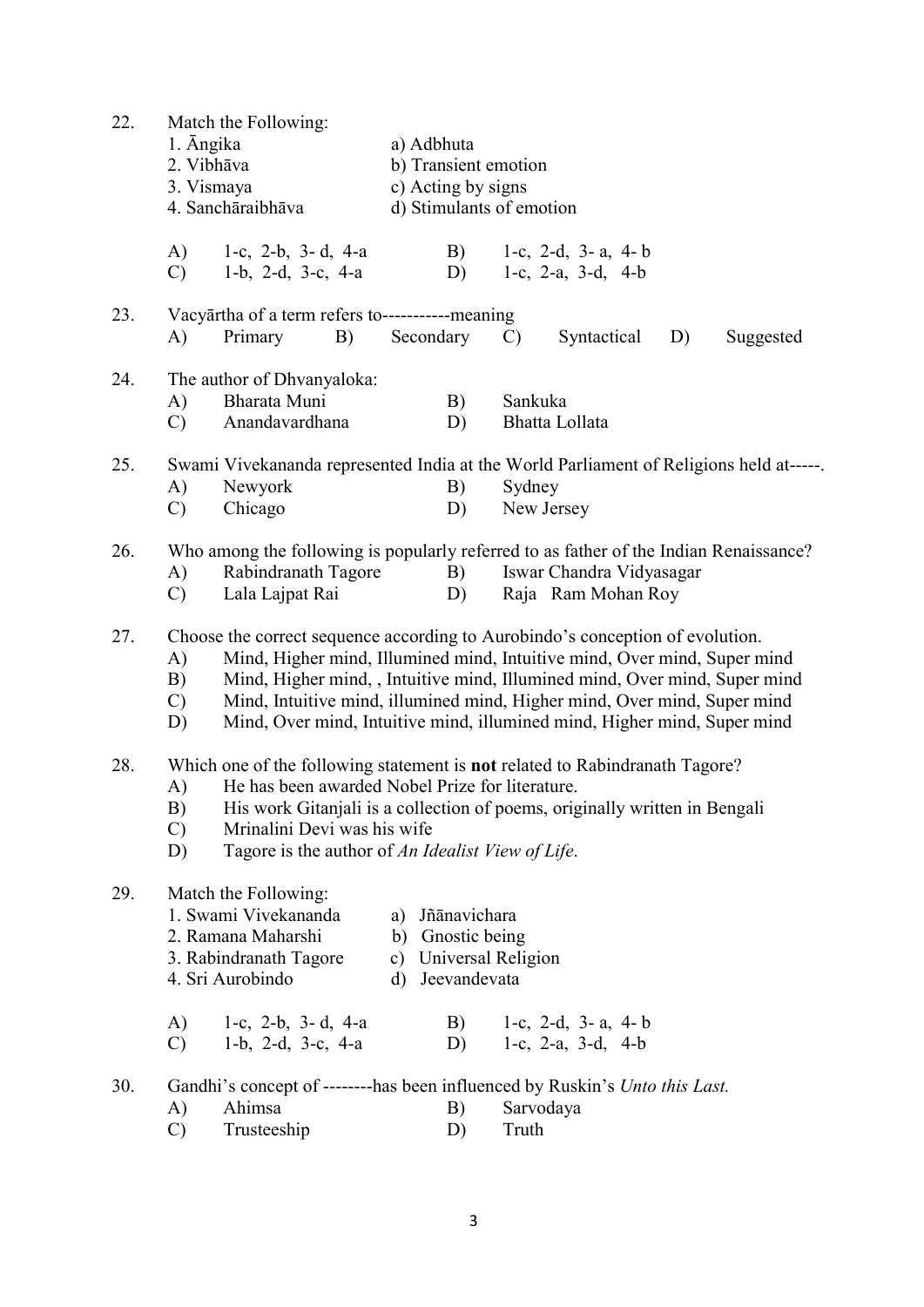- 31. J.Krishnamurti was born in a small town of Mandanapalle which now belongs to ----- state.
	- A) Andrapradesh B) Tamil Nadu
	- C) Karnataka D) Kerala

### 32. Radical Humanism is associated with:

- A) Swami Vivekananda B) Rabindranath Tagore
- C) M.N.Roy D) Sri Aurobindo
- 33. Examine the following statements and select the correct options given below
	- 1. Thoreau's philosophy of civil disobedience later influenced the political thoughts of Gandhi
	- 2. M.N.Roy said that truth is a pathless land
	- 3. Waiting for a Visa is a work of Sri Aurobindo
	- 4. Annihilation of Caste is a work of Dr. Ambedkar
	- A) Statements  $1&2$  are true B) Statements  $1&4$  are true
	- C) All statements are false D) All statements are true.
- 34. Atmopadesa Śatakam is a work of:
	- A) Rabindranath Tagore B) Chattambi Swamikal
	- C) Swami Vivekananada D) Sree Narayana Guru

#### 35. Which one of the following is not a work of Chattambi Swamikal?

- A) Advaita Chinta Paddhati. B) Vedantasangraham.
- C) Daivadasakam D) Vedadikara Nirupanam.

## 36. The philosophical point of view that matter is in some sense alive: A) Hylozoism B) Naturalism C) Realism D) Idealism

- 37. The Eleatics were a Pre-Socratic school of philosophy founded by ------. A) Zeno B) Anaximander C) Parmenides D) Anaximenes
- 38. Examine the following statements with reference to Heraclitus and choose the correct options given below.
	- 1. Everything is constantly changing
	- 2. Opposite things are identical
	- 3. The reality of everything is water.
	- 4. Everything is and is not at the same time.
	- A) Statements 1& 2 are true B) Statements 1&4 are true
	- C) All statements are false D) Statements 1, 2, &4 are true

# 39. Which one of the following is related to the method of Socrates?

- A) Maieutic Method B) Midwifery Method
- C) Method of Elenchus D) All of these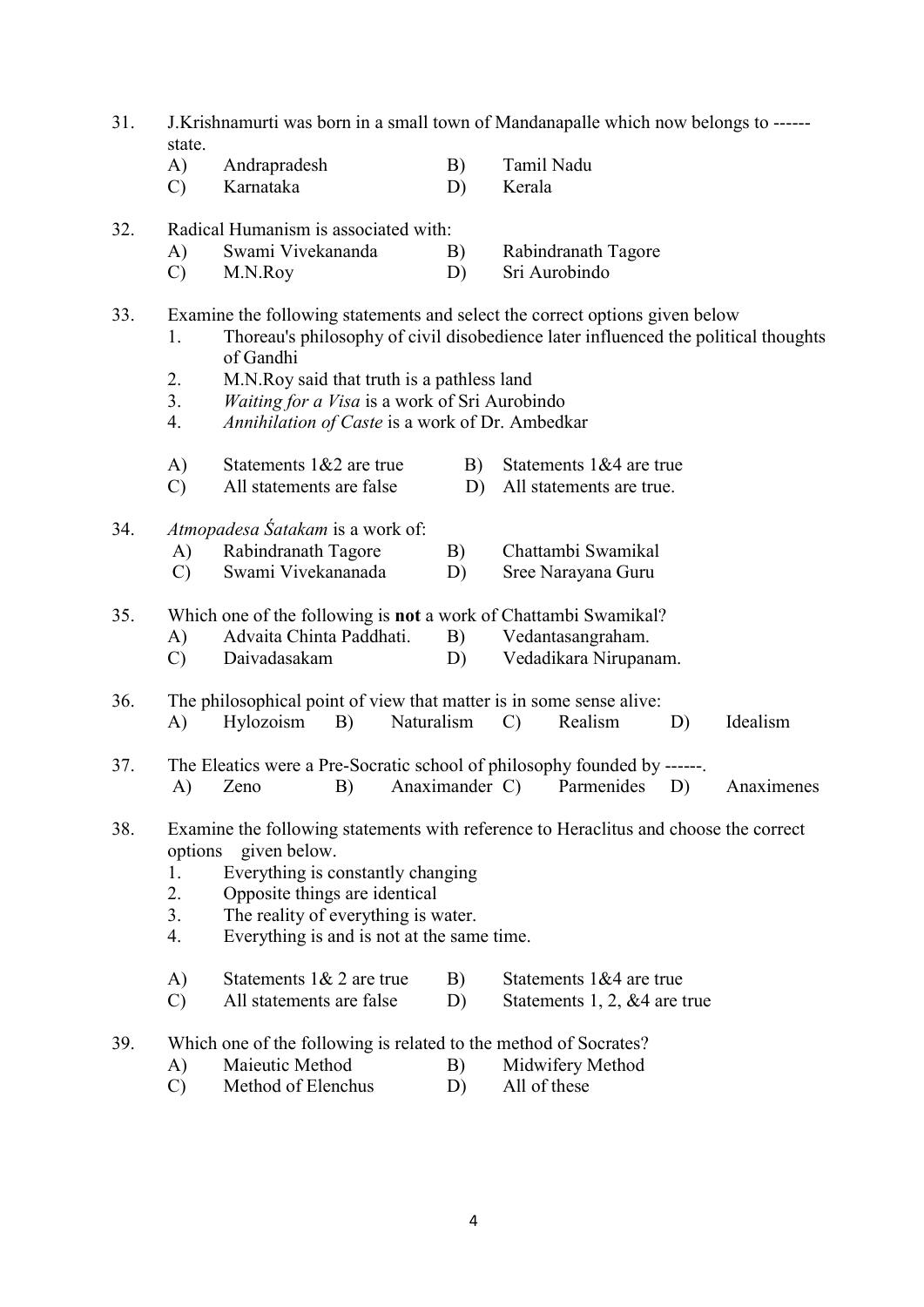| 40. |                                                                                                                                                                                          | during debates is referred as-----------                                                                    |        | The method of Socrates professing ignorance to elicit maximum from the opponent |                               |                                 |                                        |       |    |           |  |
|-----|------------------------------------------------------------------------------------------------------------------------------------------------------------------------------------------|-------------------------------------------------------------------------------------------------------------|--------|---------------------------------------------------------------------------------|-------------------------------|---------------------------------|----------------------------------------|-------|----|-----------|--|
|     | A)<br>$\mathcal{C}$                                                                                                                                                                      | Socratic dialectic<br>Socratic enquiry                                                                      |        |                                                                                 | B)<br>D)                      |                                 | Socratic irony<br>Socratic scepticism. |       |    |           |  |
| 41. | A)                                                                                                                                                                                       | The 'Allegory of the Cave' is a theory put forward by:<br>Plotinus                                          | B)     |                                                                                 | Socrates                      | $\mathcal{C}$                   | Plato                                  |       | D) | Aristotle |  |
|     |                                                                                                                                                                                          |                                                                                                             |        |                                                                                 |                               |                                 |                                        |       |    |           |  |
| 42. | A)                                                                                                                                                                                       | Which one of the following does not belong to the cardinal virtues of Plato?<br>Wisdom                      | B)     |                                                                                 | Temperance C)                 |                                 | Courage                                |       | D) | Harmony   |  |
| 43. |                                                                                                                                                                                          | The author of <i>Poetics</i> :                                                                              |        |                                                                                 |                               |                                 |                                        |       |    |           |  |
|     | A)<br>$\mathcal{C}$                                                                                                                                                                      | Anandavardhana<br>Plato                                                                                     |        |                                                                                 | B)<br>D)                      | Aristotle<br>Socrates.          |                                        |       |    |           |  |
| 44. | A table made of wood is taken as a case to illustrate the notion of cause by Aristotle. The<br>carpenter is the one who made the table. Therefore, he is referred as--------cause.<br>B) |                                                                                                             |        |                                                                                 |                               |                                 |                                        |       |    |           |  |
|     | A)                                                                                                                                                                                       | Material                                                                                                    | Formal | $\mathcal{C}$                                                                   | Efficient                     |                                 | D)                                     | Final |    |           |  |
| 45. | Entities should not be multiplied without necessity. This principle is known as:                                                                                                         |                                                                                                             |        |                                                                                 |                               |                                 |                                        |       |    |           |  |
|     | Logical Razor<br>A)                                                                                                                                                                      |                                                                                                             |        |                                                                                 | B)                            |                                 | Linguistic Razor                       |       |    |           |  |
|     | $\mathcal{C}$                                                                                                                                                                            | Philosopher's Razor                                                                                         |        |                                                                                 | D)                            |                                 | Occam's razor                          |       |    |           |  |
| 46. |                                                                                                                                                                                          | Match the following                                                                                         |        |                                                                                 |                               |                                 |                                        |       |    |           |  |
|     |                                                                                                                                                                                          | 1. St.Anselm                                                                                                |        | a)                                                                              | Form and matter               |                                 |                                        |       |    |           |  |
|     | 3. Aristotle                                                                                                                                                                             | 2. St. Thomas Aquinas.                                                                                      |        | b)<br>$\mathbf{c})$                                                             | Ontological argument<br>Ideas |                                 |                                        |       |    |           |  |
|     | 4. Plato                                                                                                                                                                                 |                                                                                                             |        | Summa Theologica<br>d)                                                          |                               |                                 |                                        |       |    |           |  |
|     | A)                                                                                                                                                                                       | 1-a, 2-b, 3-d, 4-c                                                                                          |        |                                                                                 | B)                            |                                 | 1-c, 2-d, 3-a, 4-b                     |       |    |           |  |
|     | $\mathcal{C}$                                                                                                                                                                            | 1-b, 2-d, 3-a, 4-c                                                                                          |        |                                                                                 | D)                            |                                 | 1-c, 2-a, 3-d, $4-b$                   |       |    |           |  |
| 47. |                                                                                                                                                                                          | Tthe author of Novum Organum:                                                                               |        |                                                                                 |                               |                                 |                                        |       |    |           |  |
|     | A)                                                                                                                                                                                       | Francis Bacon                                                                                               |        |                                                                                 | B)                            |                                 | St. Thomas Aquinas                     |       |    |           |  |
|     | $\mathcal{C}$                                                                                                                                                                            | Aristotle                                                                                                   |        |                                                                                 | D)                            | Plotinus                        |                                        |       |    |           |  |
| 48. | A)<br>B)                                                                                                                                                                                 | The idols of cave refers to---------<br>False assumption about senses<br>Individual's tastes and prejudices |        |                                                                                 |                               |                                 |                                        |       |    |           |  |
|     | $\mathcal{C}$<br>D)                                                                                                                                                                      | Commerce and consort of men<br>Long received wisdom                                                         |        |                                                                                 |                               |                                 |                                        |       |    |           |  |
| 49. | A)                                                                                                                                                                                       | The author of <i>Discourse on Method</i> is -------<br>Spinoza                                              | B)     |                                                                                 | Descartes                     | $\mathcal{C}$                   | Hume                                   |       | D) | Locke     |  |
| 50. | A)                                                                                                                                                                                       | A doctrine which identifies God with the universe is known as---------<br>Theism                            |        |                                                                                 | B)                            |                                 |                                        |       |    |           |  |
|     | $\mathcal{C}$                                                                                                                                                                            | Pantheism                                                                                                   |        |                                                                                 | D)                            | Anthropomorphism<br>Naturalism. |                                        |       |    |           |  |
|     |                                                                                                                                                                                          |                                                                                                             |        |                                                                                 |                               |                                 |                                        |       |    |           |  |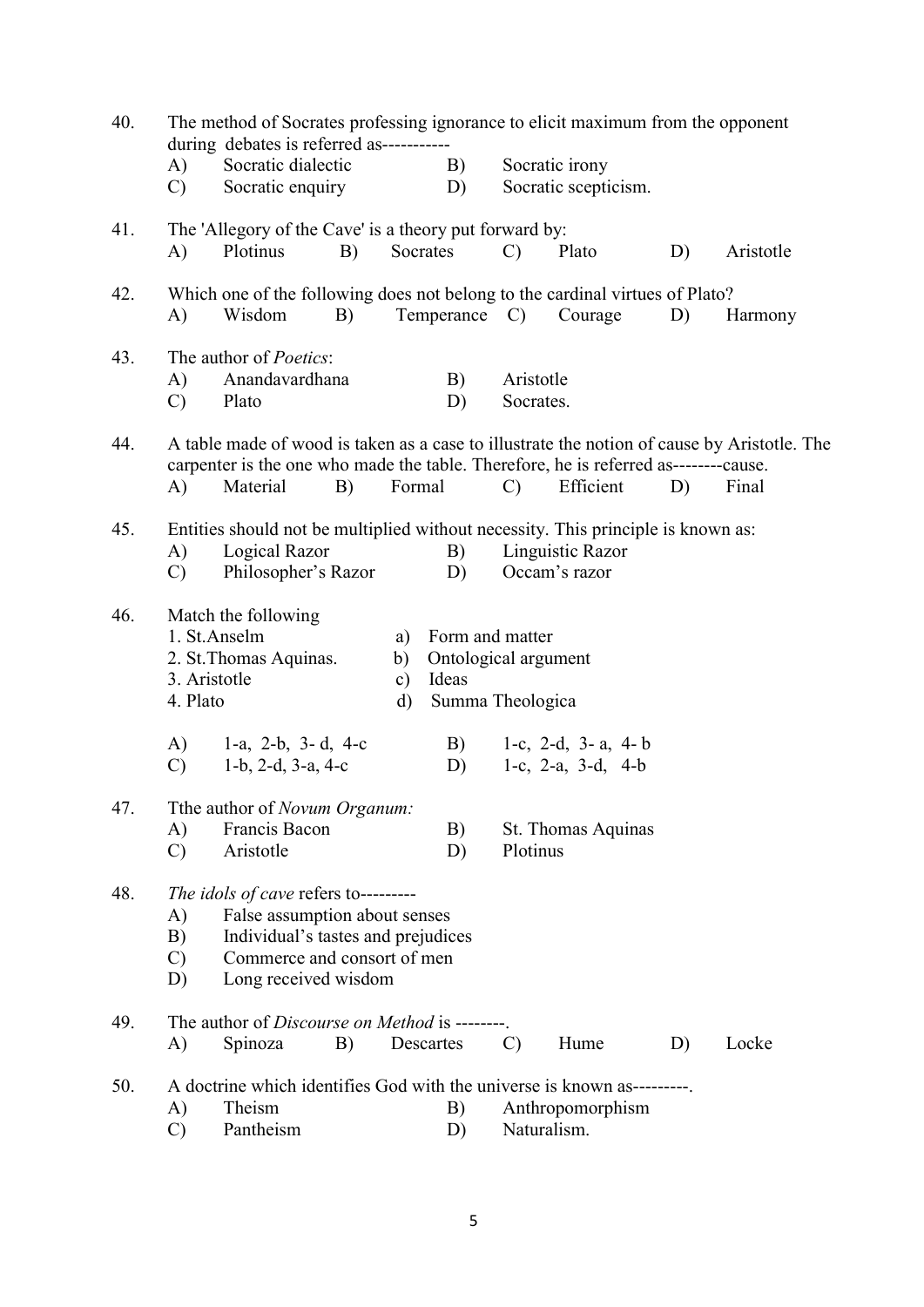| 51. |                                                                                                                                                                                                                               |                                                                                                                                                                                      |    |           |          |               | The concept of Psycho physical parallelism has been developed by ---------.                                                                                       |    |                                                                                          |
|-----|-------------------------------------------------------------------------------------------------------------------------------------------------------------------------------------------------------------------------------|--------------------------------------------------------------------------------------------------------------------------------------------------------------------------------------|----|-----------|----------|---------------|-------------------------------------------------------------------------------------------------------------------------------------------------------------------|----|------------------------------------------------------------------------------------------|
|     | A)                                                                                                                                                                                                                            | Leibniz                                                                                                                                                                              | B) | Descartes |          | $\mathcal{C}$ | Hume                                                                                                                                                              | D) | Spinoza                                                                                  |
| 52. | A)<br>B)<br>$\mathcal{C}$<br>D)                                                                                                                                                                                               | Which one of the following is not related to monad of Leibniz?<br>Monads are simple substance.<br>Monads are material substances.<br>Monads are windowless<br>Monads have hierarchy. |    |           |          |               |                                                                                                                                                                   |    |                                                                                          |
| 53. | A)                                                                                                                                                                                                                            | 'Tabula rasa' was a concept developed by:<br>Locke                                                                                                                                   | B) | Berkeley  |          | $\mathcal{C}$ | Hume                                                                                                                                                              | D) | Kant                                                                                     |
| 54. |                                                                                                                                                                                                                               | correct alternative from the options given<br>$Reason(R)$ - Because innate ideas do not exist.                                                                                       |    |           |          |               | Examine the following statements. One is assertion and the other is reason. Choose the<br>Assertion (A)- According to Locke experience is the source of knowledge |    |                                                                                          |
|     | A)<br>A is true and R is false.<br>B)<br>A is false and R is true.<br>Both A and R are true and R is the correct explanation of A.<br>$\mathcal{C}$<br>Both A and R are true and R is not the correct explanation of A.<br>D) |                                                                                                                                                                                      |    |           |          |               |                                                                                                                                                                   |    |                                                                                          |
| 55. | A)                                                                                                                                                                                                                            | The notion of <i>esse est percipi</i> was developed by:<br>Kant                                                                                                                      | B) | Locke     |          | $\mathcal{C}$ | Hume                                                                                                                                                              | D) | Berkeley                                                                                 |
| 56. | A)                                                                                                                                                                                                                            | The author of A Treatise of Human nature:<br>Berkeley                                                                                                                                | B) | Descartes |          | $\mathcal{C}$ | Hume                                                                                                                                                              | D) | Kant                                                                                     |
| 57. | real or true.                                                                                                                                                                                                                 |                                                                                                                                                                                      |    |           |          |               |                                                                                                                                                                   |    | According to------assumptions of cause and effect between two events are not necessarily |
|     | A)                                                                                                                                                                                                                            | Hume                                                                                                                                                                                 | B) | Berkeley  |          | $\mathcal{C}$ | Locke                                                                                                                                                             | D) | Spinoza                                                                                  |
| 58. | A)<br>$\mathcal{C}$                                                                                                                                                                                                           | Which one of the following is known as Hume's Fork?<br>Cause and Effect<br>Bundle theory                                                                                             |    |           | B)<br>D) | Impressions   | Relations of ideas and matters of fact                                                                                                                            |    |                                                                                          |
| 59. | A)<br>$\mathcal{C}$                                                                                                                                                                                                           | A work of Immanuel Kant which deals with ethics:<br>Critique of Pure Reason<br>Critique of Judgment                                                                                  |    |           | B)<br>D) |               | Critique of Practical Reason<br>None of these                                                                                                                     |    |                                                                                          |
| 60. | A)                                                                                                                                                                                                                            | Which one of the following is not a category of Kant?<br>Quantity                                                                                                                    | B) | Quality   |          | $\mathcal{C}$ | Relation                                                                                                                                                          | D) | Morality                                                                                 |
| 61. | A)                                                                                                                                                                                                                            | The author of <i>The Philosophy of Right</i> :<br>Hume                                                                                                                               | B) | Berkeley  |          | $\mathcal{C}$ | Hegel                                                                                                                                                             | D) | Spinoza                                                                                  |
| 62. | A)<br>$\mathcal{C}$                                                                                                                                                                                                           | The Communist Manifesto was written by Karl Marx and -------.<br>Frederic Nietzsche<br><b>Edmund Husserl</b>                                                                         |    |           | B)<br>D) |               | Friedrich Engels<br>Friedrich Hegel                                                                                                                               |    |                                                                                          |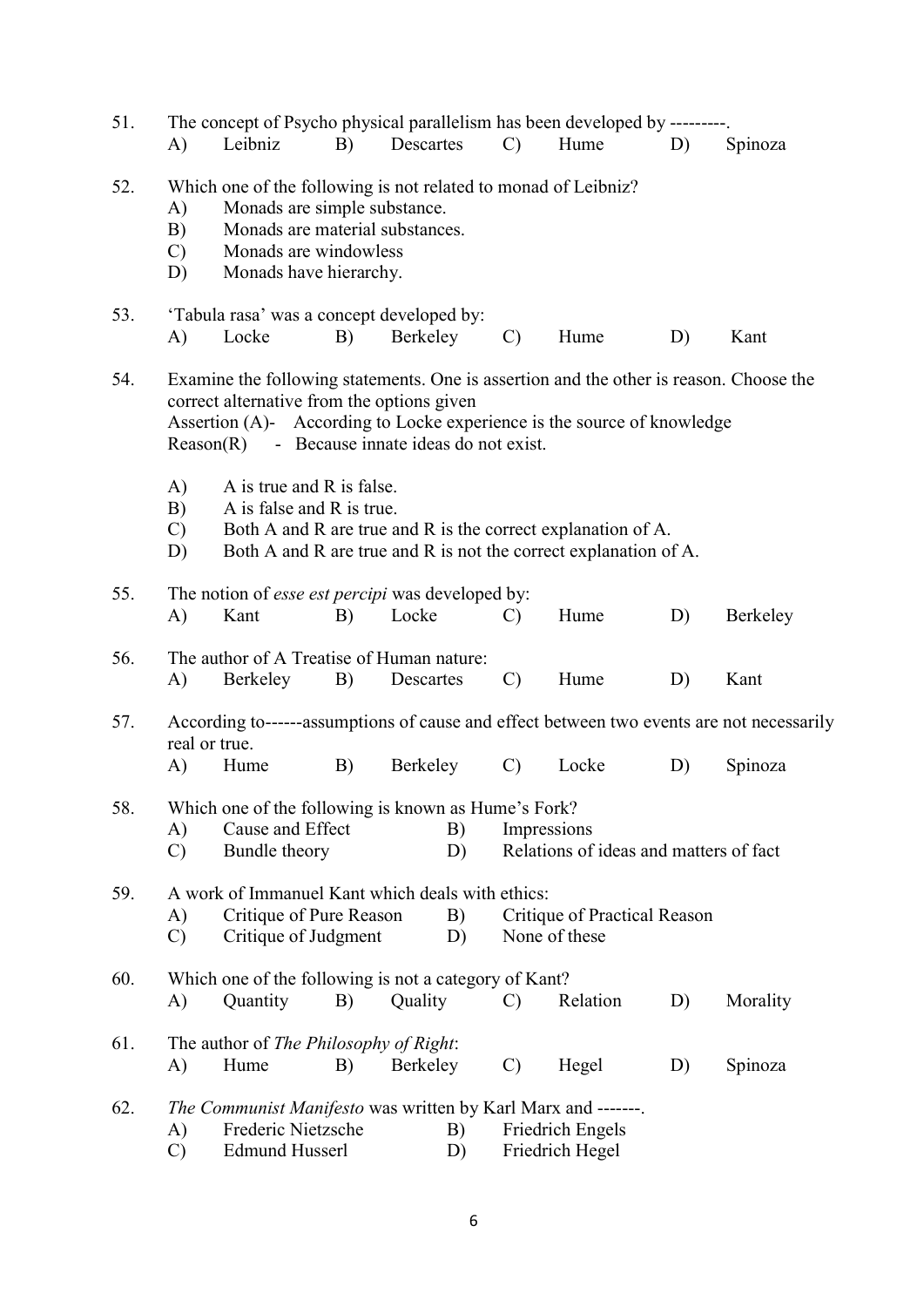| 63.<br>According to Marxism, the term Proletariat refer to the------- |                                 |                                                                                                                                                                                                                                                                                                                            |    |                 |          |                     |                                           |    |                                                                                           |
|-----------------------------------------------------------------------|---------------------------------|----------------------------------------------------------------------------------------------------------------------------------------------------------------------------------------------------------------------------------------------------------------------------------------------------------------------------|----|-----------------|----------|---------------------|-------------------------------------------|----|-------------------------------------------------------------------------------------------|
|                                                                       | A)                              | <b>Working Class</b>                                                                                                                                                                                                                                                                                                       |    |                 | B)       | <b>Ruling Class</b> |                                           |    |                                                                                           |
|                                                                       | $\mathcal{C}$                   | Capitalists                                                                                                                                                                                                                                                                                                                |    | D)              |          |                     | Aristocratic Class                        |    |                                                                                           |
| 64.                                                                   | A)<br>B)<br>$\mathcal{C}$<br>D) | Which one of the following statement is not related to Husserl's Phenomenology?<br>It is the descriptive study of consciousness as it is.<br>They use the method of bracketing.<br>According to them consciousness is not intentional.<br>Eidetic reduction is a method of Phenomenology.                                  |    |                 |          |                     |                                           |    |                                                                                           |
| 65.                                                                   |                                 | According to Kierkegaard which one of the following stages is related to the realm of<br>sensory experience and pleasure?                                                                                                                                                                                                  |    |                 |          |                     |                                           |    |                                                                                           |
|                                                                       | A)                              | Aesthetic                                                                                                                                                                                                                                                                                                                  | B) | Ethical         |          | $\mathcal{C}$       | Metaphysical D)                           |    | Religious                                                                                 |
| 66.                                                                   | A)                              | Gabriel Marcel was a------Philosopher.<br>German                                                                                                                                                                                                                                                                           | B) | <b>British</b>  |          | $\mathcal{C}$       | American                                  | D) | French                                                                                    |
|                                                                       |                                 |                                                                                                                                                                                                                                                                                                                            |    |                 |          |                     |                                           |    |                                                                                           |
| 67.                                                                   |                                 | "Man is condemned to be free." Who said it?                                                                                                                                                                                                                                                                                |    |                 |          |                     |                                           |    |                                                                                           |
|                                                                       | A)                              | Hegel                                                                                                                                                                                                                                                                                                                      | B) | Heidegger       |          | $\mathcal{C}$       | Sartre                                    | D) | Husserl                                                                                   |
| 68.<br>69.                                                            | A)<br>B)<br>$\mathcal{C}$<br>D) | Which one of the following works of Sartre is sometimes published with the subtitle A<br>Phenomenological Essay on Ontology?<br>The Sketch for a Theory of the Emotions<br>Being and Nothingness<br>The Psychology of Imagination<br><b>Existentialism and Humanism</b><br>A) On the Genealogy of Morality<br>C) Ecce Homo |    |                 | B)<br>D) |                     | The Birth of Tragedy<br>The Will to Power |    | The issues of master-slave morality are primarily discussed in which work of Nietzsche?   |
| 70.                                                                   | A)                              | The author of Being and Time:<br>Kierkegaard B) Heidegger                                                                                                                                                                                                                                                                  |    |                 |          |                     | C) Sartre                                 | D) | Husserl                                                                                   |
| 71.                                                                   | A)                              | The theory of descriptions was created by ------- to deal with sentences such as "The<br>King of America is bald," where the object to which the definite description refers is<br>ambiguous or nonexistent.<br>Frege                                                                                                      | B) | Wittgenstein C) |          |                     | Russell                                   | D) | Husserl                                                                                   |
| 72.                                                                   | A)<br>B)<br>$\mathcal{C}$<br>D) | Picture theory of Wittgenstein was seen in his -------<br>Tractatus Logico Philosophicus<br>Philosophical Investigations<br><b>Blue Book</b><br><b>Brown Book</b>                                                                                                                                                          |    |                 |          |                     |                                           |    |                                                                                           |
| 73.                                                                   | A)<br>$\mathcal{C}$             | philosophical ideas of Logical Positivism.<br>The Philosopher's circle<br>The Rational Circle                                                                                                                                                                                                                              |    | B)              | D)       |                     | The Thinking Circle<br>The Vienna Circle  |    | --------- is a group of philosophers who gathered around Moritz Schlick to popularise the |

7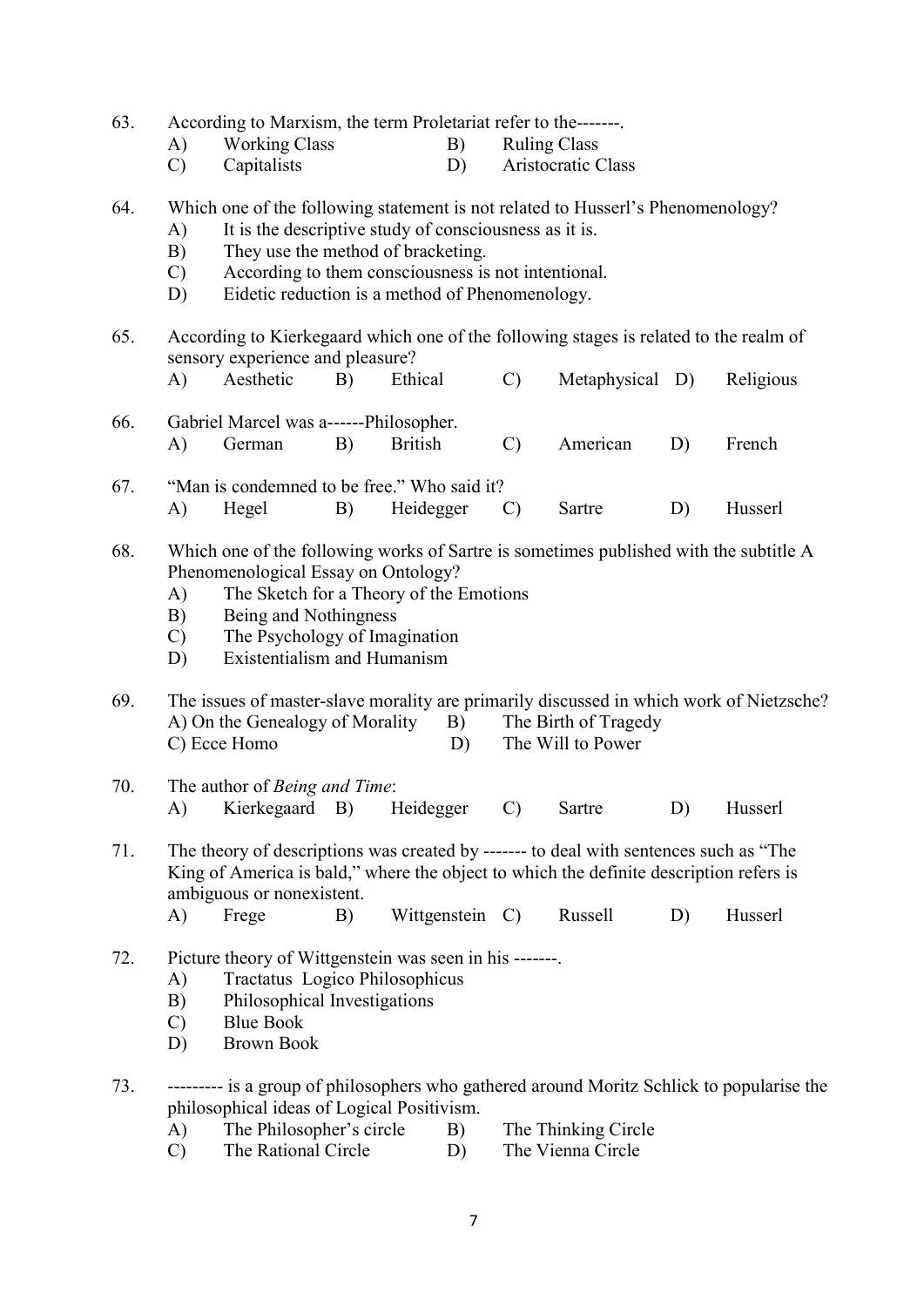| 74. | A)                            | --------- proposed that statements and theories that are not falsifiable are unscientific.<br>Frege                                                                                                                                                                                                                          | $\mathbf{B}$ )                                                   |                           | Popper                                                             | $\mathbf{C}$                                                                                | Russell                                             | D) | Wittgenstein |  |
|-----|-------------------------------|------------------------------------------------------------------------------------------------------------------------------------------------------------------------------------------------------------------------------------------------------------------------------------------------------------------------------|------------------------------------------------------------------|---------------------------|--------------------------------------------------------------------|---------------------------------------------------------------------------------------------|-----------------------------------------------------|----|--------------|--|
| 75. | A)<br>$\mathcal{C}$           | "Science is essentially an anarchic enterprise". Who said it?<br>Wittgenstein<br>Feyerabend                                                                                                                                                                                                                                  |                                                                  |                           | B)<br>D)                                                           | Popper<br>Russell                                                                           |                                                     |    |              |  |
| 76. | A)<br>$\mathcal{C}$           | Gilbert Ryle<br>Wittgenstein                                                                                                                                                                                                                                                                                                 | The ghost in the machine is an expression coined by:<br>B)<br>D) |                           |                                                                    |                                                                                             | Karl Popper<br><b>Bertrand Russell</b>              |    |              |  |
| 77. | A)<br>$\mathbf{C}$            | According to Austin we perform ------- when we offer an apology, greeting, request,<br>complaint, invitation, compliment, or refusal.<br>Description<br>B)<br>Manifestation<br>D)                                                                                                                                            |                                                                  |                           |                                                                    |                                                                                             | Speech acts<br>Mental acts                          |    |              |  |
| 78. | A)<br>$\mathcal{C}$           | Communication<br>Speaking                                                                                                                                                                                                                                                                                                    |                                                                  |                           | B)<br>D)                                                           | The concept of Parole is used by Saussure in the sense of --------<br>Reference<br>Meaning. |                                                     |    |              |  |
| 79. | A)                            | The concept of Deconstruction was introduced by the philosopher:<br>Frege                                                                                                                                                                                                                                                    | B)                                                               |                           | Feyerabend C)                                                      |                                                                                             | Saussure                                            | D) | Derrida      |  |
| 80. | A)                            | Différance is a ------- term coined by Jacques Derrida, deliberately homophonous with<br>the word "difference".<br>French                                                                                                                                                                                                    | B)                                                               |                           | German                                                             | $\mathcal{C}$                                                                               | Spanish                                             | D) | Greek        |  |
| 81. | A)                            | According to Gramci, hegemony refers to -------.<br>Class struggle<br>C) Predominance by consent                                                                                                                                                                                                                             |                                                                  |                           | B)<br>D)                                                           |                                                                                             | Exploitation<br>Class interests                     |    |              |  |
| 82. | 2. Derrida<br>3. Austin<br>A) | Match the following<br>1. Saussure<br>4. Althusser<br>1-a, 2-b, 3-d, 4-c                                                                                                                                                                                                                                                     |                                                                  | b)<br>$\mathbf{c})$<br>d) | a) Performatives<br><b>RSA</b><br>Langue and Parole<br>Decentering |                                                                                             | B) $1-c$ , 2-d, 3-a, 4-b                            |    |              |  |
| 83. | $\mathcal{C}$                 | 1-b, 2-c, 3-a, 4-d<br>Examine the following statements and select the suitable from the options given.<br>1. All sentences are Propositions.<br>2. The propositions are valid or invalid.<br>3. Categorical propositions are unconditional.<br>4. Inference is the process by which a conclusion is drawn from the premises. |                                                                  |                           | D)                                                                 |                                                                                             | 1-c, $2-a$ , $3-d$ , $4-b$                          |    |              |  |
|     | A)<br>$\mathcal{C}$           | All statements are true.<br>All statements are false.                                                                                                                                                                                                                                                                        |                                                                  |                           | B)<br>D)                                                           |                                                                                             | Statements 1&2 are true<br>Statements 1&2 are false |    |              |  |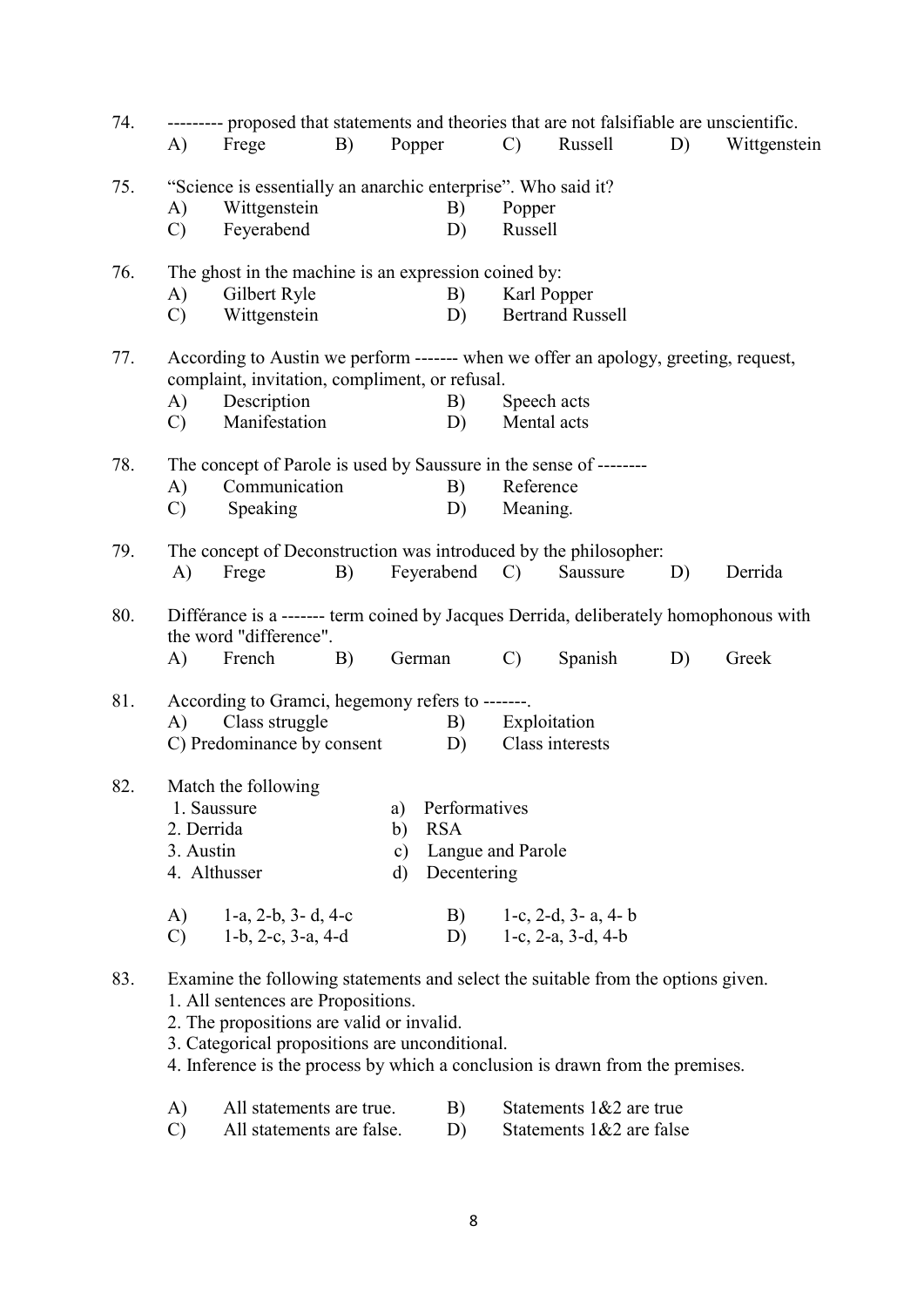84. The relation between E proposition and I proposition is referred as------.

- A) Contrary B) Sub contrary
	- C) Contradictory D) Subaltern

85. Find out pair of propositions which cannot both be true at the same time, but both can be false together.

- 1. Some birds are beautiful 2. All birds are beautiful.
- 3. No birds are beautiful 4. Some birds are not beautiful.
- A) 1 & 4 B) 2 & 3 C) 1 & 2 D) 1 & 3
- 86. Find the conversion of the following proposition. All scientists are creative.
	- A) Some scientists are creative
	- B) No scientists are creative.
	- C) All creative persons are scientists
	- D) Some scientists are not creative.

87. Find out the fallacy in the following argument. All Scientists are intelligent. All Professors are intelligent. Therefore All Professors are Scientists.

| Undistributed Middle | Illicit major |
|----------------------|---------------|
|                      |               |

C) Illicit minor D) Four Terms

88. Which one of the following statement is not true of a categorical syllogism?

- A) It has three terms and represented twice.
- B) The Subject of the conclusion is called the major term.
- C) The middle term is absent in the conclusion.
- D) From two negative premises direct conclusion is not possible.
- 89. If the supply is less, then the demand will be more. This is an example of a ------ proposition.
	- A) Categorical B) Disjunctive C) Hypothetical D) Simple
- 90. The conclusion of a complex constructive dilemma will be ------proposition A) Hypothetical B) Categorical C) Simple D) Disjunctive
- 91. The relation between I &O proposition as represented in square of opposition is referred as -----.
	- A) Contrary B) Contradictory
	- C) Sub contrary D) Subaltern
- 92. Cause is an invariable, unconditional------of the effect. A) Antecedent B) Consequent C) Result D) Intention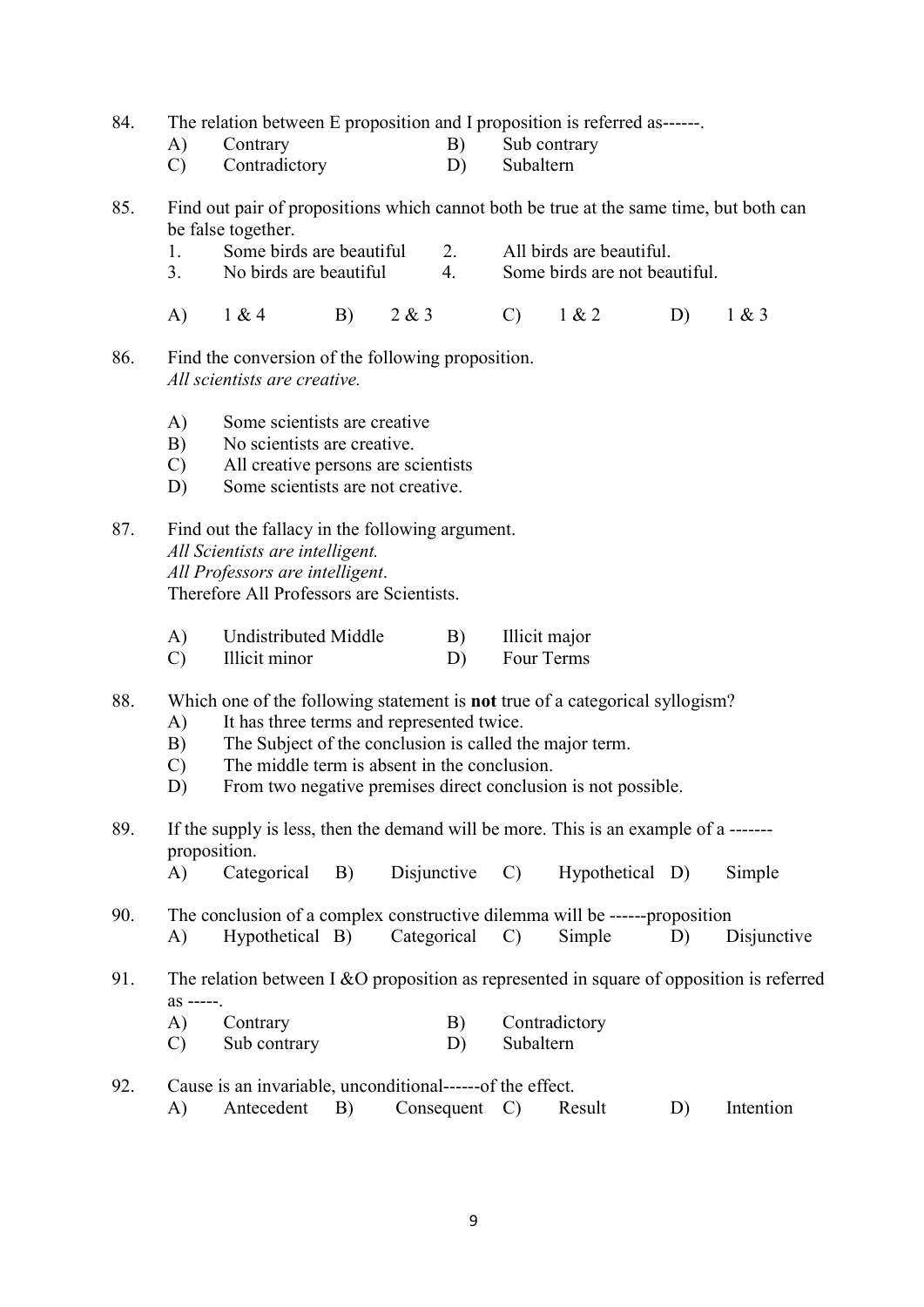| 93.  | A)                  | Temporary explanation of a phenomenon is usually referred as----------.<br>Analogy                                                                                                                       | B) | Anecdote     |          |                            | C) Hypothesis D)                               |    | Induction                                                                                            |
|------|---------------------|----------------------------------------------------------------------------------------------------------------------------------------------------------------------------------------------------------|----|--------------|----------|----------------------------|------------------------------------------------|----|------------------------------------------------------------------------------------------------------|
| 94.  | A)                  | Self-evident principle which does not require proof is known as---------.<br>Theory                                                                                                                      | B) | Law          |          | $\mathcal{C}$              | Axiom                                          | D) | Hypothesis                                                                                           |
| 95.  | A)                  | Verified hypothesis is known as----------.<br>Conclusion B)                                                                                                                                              |    | Inference    |          | $\mathcal{C}$              | Law                                            | D) | Theory                                                                                               |
| 96.  | A)                  | Analogy is an unscientific induction based on ------.<br>Proof                                                                                                                                           | B) | Similarities |          |                            | C) Differences                                 | D) | Qualities                                                                                            |
| 97.  | A)<br>$\mathcal{C}$ | The opposite of a tautology is --------, a formula which is "always false". In other words,<br>it is false for every assignment of truth values to its simple components<br>Contradiction<br>Equivalence |    |              | B)<br>D) | Contingency<br>Implication |                                                |    |                                                                                                      |
| 98.  | A)                  | In Symbolic logic,-------is a conditional statement represented by If-then.<br>Conjunction B)                                                                                                            |    | Disjunction  |          | $\mathcal{C}$              | Implication                                    | D) | Equivalence                                                                                          |
| 99.  |                     | Identify the rule of inference.                                                                                                                                                                          |    |              |          |                            |                                                |    |                                                                                                      |
|      | $p \vee r$          | $(p \supset q) \cdot (r \supset s)$<br>$\therefore$ q $\vee$ s                                                                                                                                           |    |              |          |                            |                                                |    |                                                                                                      |
|      | A)<br>$\mathcal{C}$ | <b>Modus Ponens</b><br>Modus Tollens                                                                                                                                                                     |    |              | B)<br>D) |                            | Hypothetical Syllogism<br>Constructive Dilemma |    |                                                                                                      |
| 100. |                     | Augustus De Morgan known for De Morgan's theorem was born in ----------                                                                                                                                  |    |              |          |                            |                                                |    |                                                                                                      |
|      | A)                  | London                                                                                                                                                                                                   | B) | Newyork      |          | $\mathcal{C}$              | Madurai                                        | D) | Madrid                                                                                               |
| 101. | and religion:       | The branch of philosophy that deals with the nature and types of value such as in ethics                                                                                                                 |    |              |          |                            |                                                |    |                                                                                                      |
|      | A)                  | Teleology                                                                                                                                                                                                | B) | Axiology     |          | $\mathcal{C}$              | Ontology                                       | D) | Epistemology                                                                                         |
| 102. | A)<br>$\mathcal{C}$ | Arête in its basic sense is used to refer to -------<br>Excellence of any kind<br>Merciless                                                                                                              |    |              | B)<br>D) | Vice<br>Beauty             |                                                |    |                                                                                                      |
| 103. | A)                  | on whether that action itself is right or wrong under a series of rules:<br>Epistemology B)                                                                                                              |    | Teleology    |          | $\mathcal{C}$              | Deontology D)                                  |    | The normative ethical theory which states that the morality of an action should be based<br>Ontology |
| 104. |                     | The philosophy that pleasure is the most important pursuit of mankind, and the only<br>thing that is good for an individual:                                                                             |    |              |          |                            |                                                |    |                                                                                                      |
|      | A)                  | Perfectionism B)                                                                                                                                                                                         |    | Emotivism    |          | $\mathcal{C}$              | Intuitionism                                   | D) | Hedonism                                                                                             |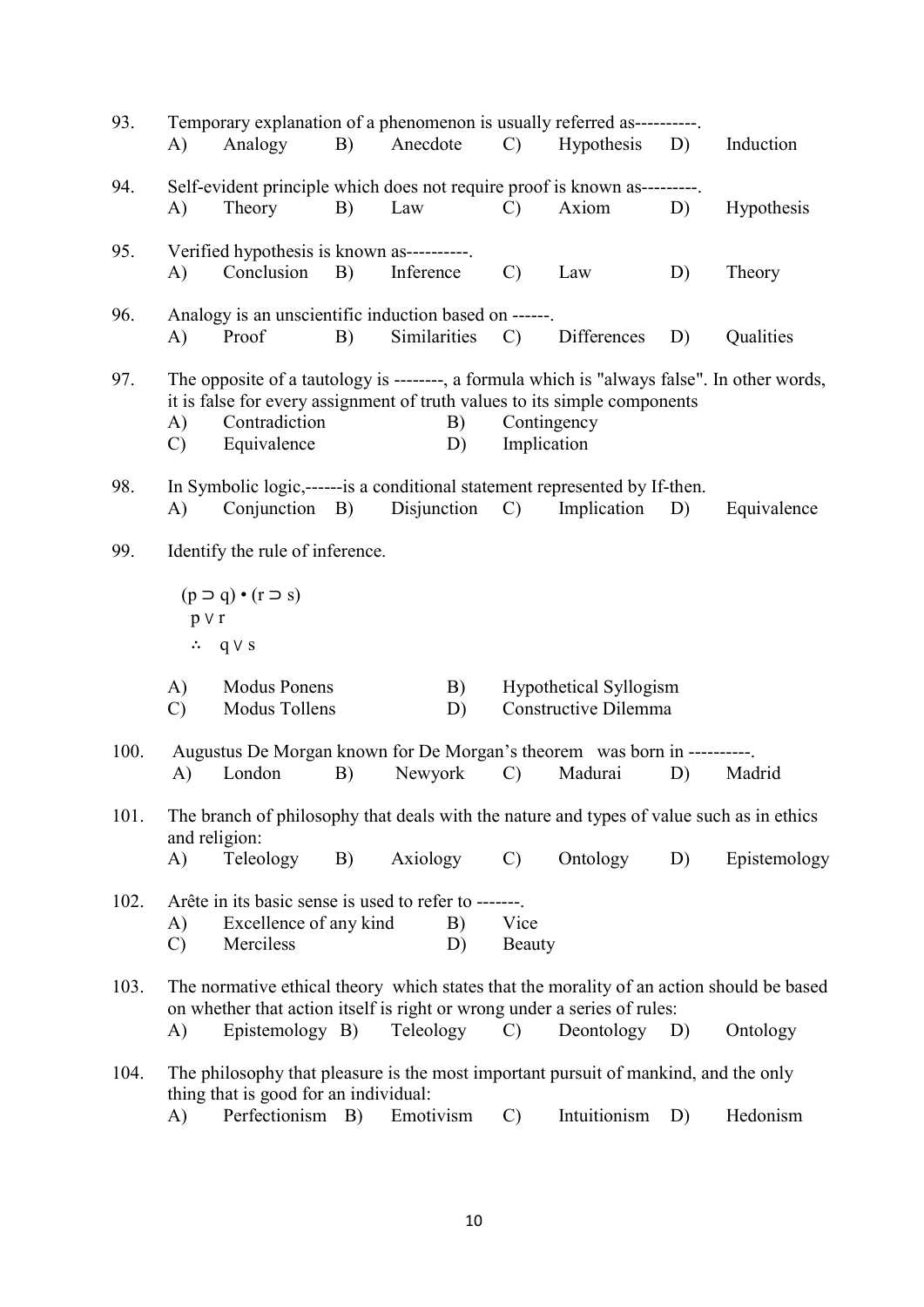| 105. | --------is an ethical theory which holds the principle of the greatest happiness of the<br>greatest number.          |                                                                                                                                                                                                                                                                                                                                                                                      |    |                                                                |                 |                                                                              |    |                                                                                          |  |  |
|------|----------------------------------------------------------------------------------------------------------------------|--------------------------------------------------------------------------------------------------------------------------------------------------------------------------------------------------------------------------------------------------------------------------------------------------------------------------------------------------------------------------------------|----|----------------------------------------------------------------|-----------------|------------------------------------------------------------------------------|----|------------------------------------------------------------------------------------------|--|--|
|      | A)                                                                                                                   | Socialism                                                                                                                                                                                                                                                                                                                                                                            |    | B)                                                             |                 | Utilitarianism                                                               |    |                                                                                          |  |  |
|      | $\mathcal{C}$                                                                                                        | Expressionism                                                                                                                                                                                                                                                                                                                                                                        |    | D)                                                             |                 | Prescriptivism                                                               |    |                                                                                          |  |  |
| 106. |                                                                                                                      | The author of Ethics and Language:                                                                                                                                                                                                                                                                                                                                                   |    |                                                                |                 |                                                                              |    |                                                                                          |  |  |
|      | A)                                                                                                                   | A.J.Ayer                                                                                                                                                                                                                                                                                                                                                                             | B) | R.M.Hare                                                       | $\mathcal{C}$   | J.S.Mill                                                                     | D) | C.L.Stevenson                                                                            |  |  |
| 107. |                                                                                                                      | Match the following:<br>1. Emotivism<br>2. Prescriptivism<br>3. Intuitionism<br>4. Naturalistic fallacy                                                                                                                                                                                                                                                                              |    | a) R.M.Hare<br>b) Sidgwick<br>c) G.E.Moore<br>d) C.L.Stevenson |                 |                                                                              |    |                                                                                          |  |  |
|      | A)<br>$\mathcal{C}$ )                                                                                                | 1-a, 2-b, 3-d, 4-c<br>1-d, 2-a, 3-b, 4-c                                                                                                                                                                                                                                                                                                                                             |    | $\mathbf{B}$ )<br>D)                                           |                 | 1-c, 2-d, 3-a, 4-b<br>1-c, 2-a, 3-d, 4-b                                     |    |                                                                                          |  |  |
| 108. | A)                                                                                                                   | Philosophical movement of thinking of or dealing with problems in a practical way,<br>rather than by using theory or abstract principles is commonly known as---------.<br>Realism                                                                                                                                                                                                   | B) | Idealism                                                       | $\mathcal{C}$ ) | Rationalism D)                                                               |    | Pragmatism                                                                               |  |  |
| 109. | A)<br>B)<br>$\mathbf{C}$<br>D)                                                                                       | Examine the following statements related to logical positivism and find out the one<br>which is false.<br>Logical positivism accepts metaphysics as meaningful.<br>According to them meaning of a statement is its method of verification.<br>Logical Positivism is also known as logical empiricism.<br>The philosophical position of Vienna circle is known as logical positivism. |    |                                                                |                 |                                                                              |    |                                                                                          |  |  |
| 110. |                                                                                                                      | Logical Atomism is a theory developed primarily by the British philosopher--------<br>fixed, irreducible units or elements.                                                                                                                                                                                                                                                          |    |                                                                |                 |                                                                              |    | proposing that language, like other phenomena, can be analyzed in terms of aggregates of |  |  |
|      | A)                                                                                                                   | Ayer                                                                                                                                                                                                                                                                                                                                                                                 | B) | Carnap                                                         | $\mathbf{C}$ )  | Russell                                                                      | D) | Schlick                                                                                  |  |  |
| 111. |                                                                                                                      | Which one of the following statements is not related to Informed consent?                                                                                                                                                                                                                                                                                                            |    |                                                                |                 |                                                                              |    |                                                                                          |  |  |
|      | A)                                                                                                                   | provider.                                                                                                                                                                                                                                                                                                                                                                            |    |                                                                |                 | It is a process of communication between a person and his health care        |    |                                                                                          |  |  |
|      | B)                                                                                                                   | Every patient has the right to get information and ask questions before<br>procedures and treatments.                                                                                                                                                                                                                                                                                |    |                                                                |                 |                                                                              |    |                                                                                          |  |  |
|      | This information can be used to decide if one wants to receive the<br>$\mathcal{C}$<br>recommended treatment option. |                                                                                                                                                                                                                                                                                                                                                                                      |    |                                                                |                 |                                                                              |    |                                                                                          |  |  |
|      | D)                                                                                                                   | medical procedures.                                                                                                                                                                                                                                                                                                                                                                  |    |                                                                |                 | This information guarantees the health care provider to initiate any kind of |    |                                                                                          |  |  |
| 112. |                                                                                                                      | A doctor purposely giving someone a lethal dose of a sedative to end life is considered<br>------euthanasia.                                                                                                                                                                                                                                                                         |    |                                                                |                 |                                                                              |    |                                                                                          |  |  |
|      | A)                                                                                                                   | Active                                                                                                                                                                                                                                                                                                                                                                               | B) | Passive                                                        | $\mathcal{C}$   | Voluntary                                                                    | D) | Involuntary                                                                              |  |  |